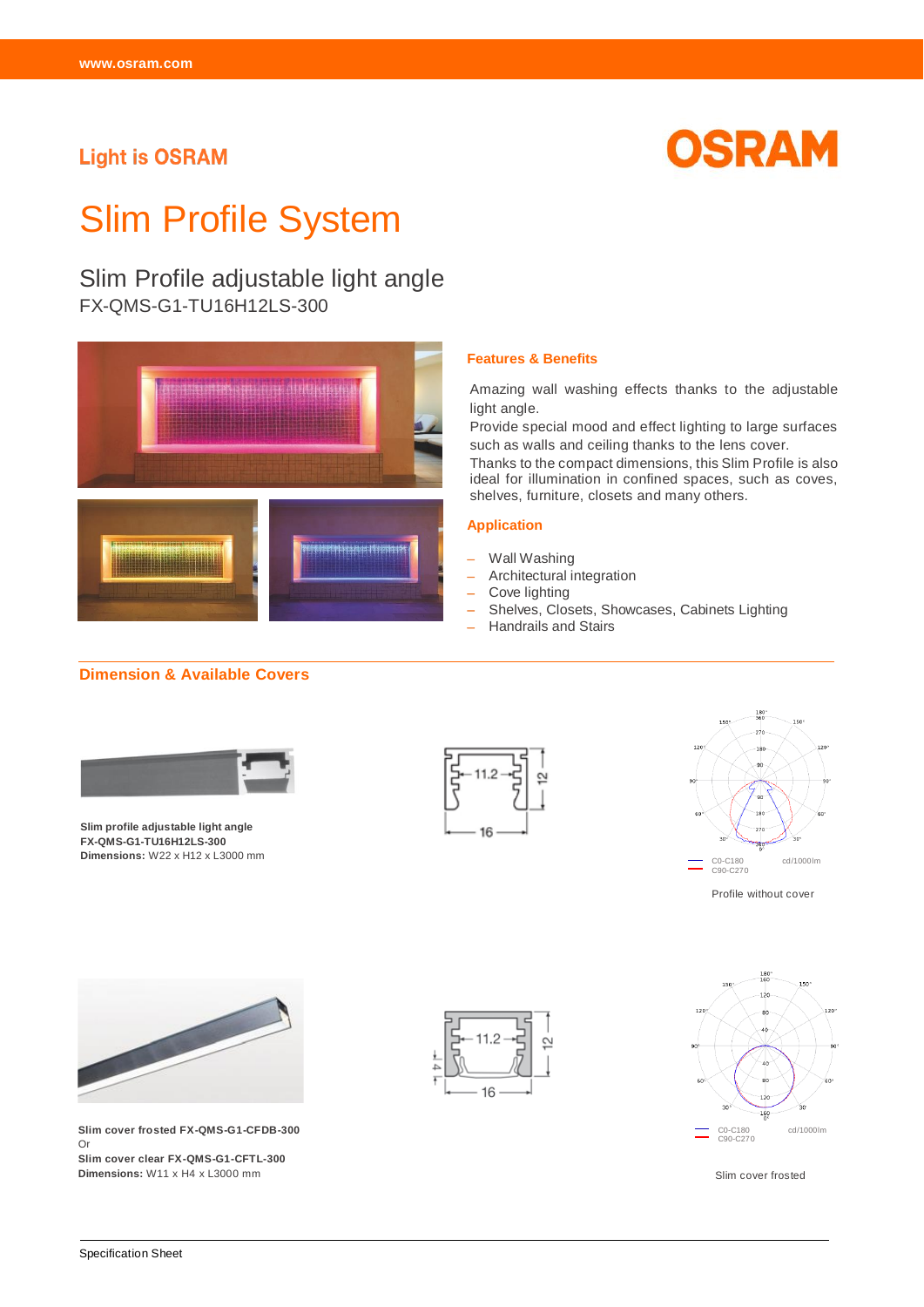

**Slim lens cover FX-QMS-G1-CLT-300 Dimensions:** W16 x H8 x L3000 mm





Slim lens cover 10° beam angle



30° beam angle





90° beam angle









Slim Profile and strip LF1200 with and without lens cover 10°.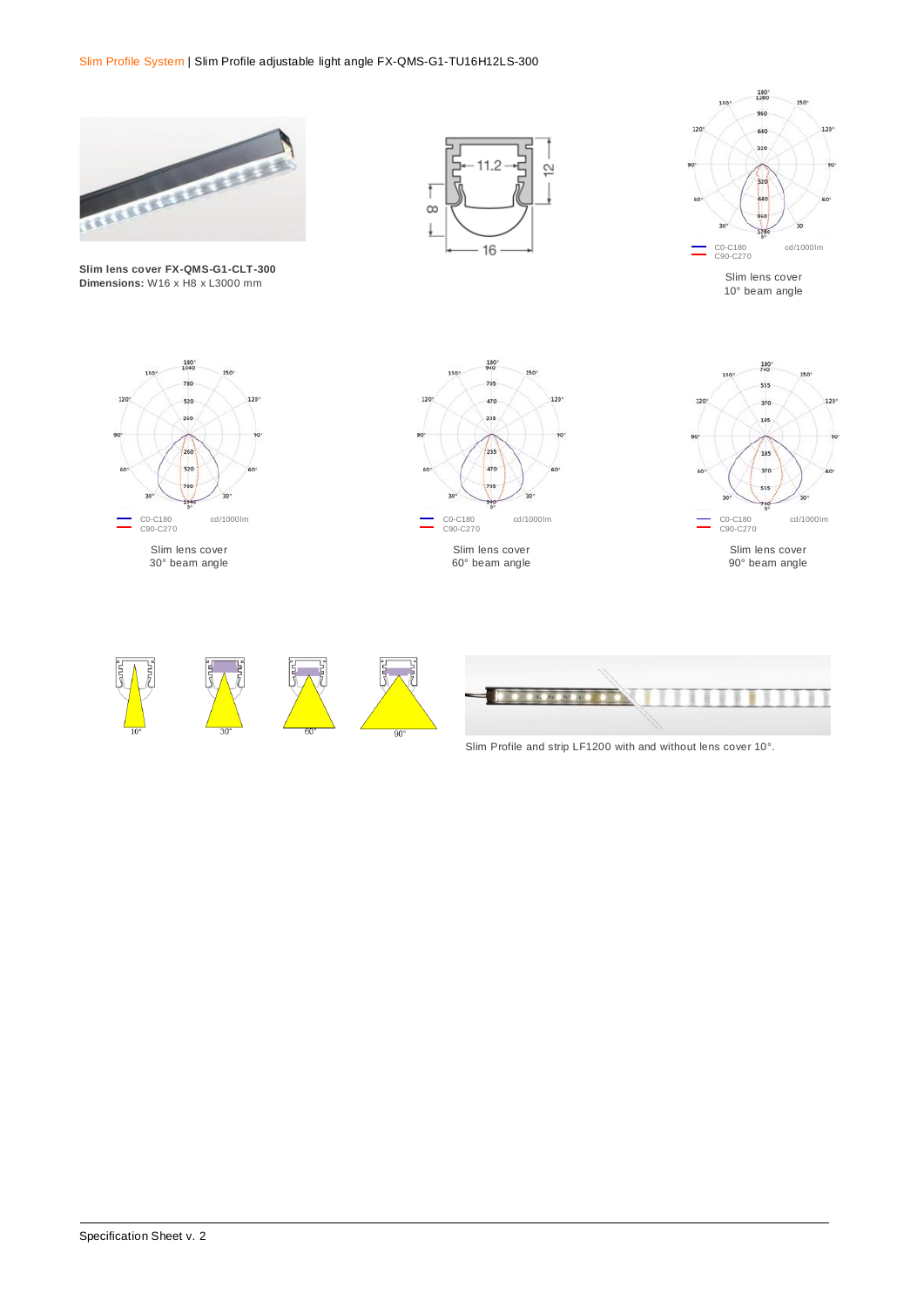## **Electrical & Output data**

|           | <b>Profile &amp; LED Strip Compatibility</b> |        |       |                          |                             |               |               |               |                          |  |  |  |  |  |
|-----------|----------------------------------------------|--------|-------|--------------------------|-----------------------------|---------------|---------------|---------------|--------------------------|--|--|--|--|--|
|           | <b>LED Strip White IP00</b>                  |        |       | <b>LF500</b>             | <b>LF800S</b>               | <b>LF1200</b> | <b>LF2000</b> | <b>LF3000</b> | <b>LF4000</b>            |  |  |  |  |  |
|           | <b>Color Temperature</b>                     |        |       |                          | Luminous Flux $(lm/m)^{-1}$ |               |               |               |                          |  |  |  |  |  |
|           | 820                                          | 2000 K | White |                          |                             | 850           | 1402          | 2125          | $\overline{\phantom{a}}$ |  |  |  |  |  |
| $\bullet$ | 822                                          | 2200 K | White | 374                      | 629                         |               |               |               | ٠                        |  |  |  |  |  |
| $\bullet$ | 824                                          | 2400 K | White | $\overline{\phantom{a}}$ | $\overline{\phantom{a}}$    | 1020          | 1700          | 2550          |                          |  |  |  |  |  |
| $\bullet$ | 825                                          | 2500 K | White | 408                      | 680                         | ٠             | ÷.            | ٠             | ۰                        |  |  |  |  |  |
|           | 827                                          | 2700 K | White | 408                      | 680                         | 1020          | 1700          | 2550          | 3187                     |  |  |  |  |  |
|           | 830                                          | 3000 K | White | 442                      | 680                         | 1020          | 1700          | 2550          | 3187                     |  |  |  |  |  |
|           | 835                                          | 3500 K | White | 442                      | 680                         | $\sim$        | $\sim$        | $\sim$        | $\sim$                   |  |  |  |  |  |
| C         | 840                                          | 4000 K | White | 442                      | 680                         | 1020          | 1700          | 2550          | 3272                     |  |  |  |  |  |
|           | 850                                          | 5000 K | White | $\overline{\phantom{a}}$ | $\overline{\phantom{a}}$    | 1020          | 1700          | 2550          | 3272                     |  |  |  |  |  |
|           | 865                                          | 6500 K | White | 442                      | 680                         | 1020          | 1700          | 2550          | 3272                     |  |  |  |  |  |
|           | CRI 90 922                                   | 2200 K | White | 306                      | 467                         | $\sim$        | $\sim$        | $\sim$        | $\sim$                   |  |  |  |  |  |
|           | CRI 90 927                                   | 2700 K | White | 340                      | 527                         | 935           | 1530          | 2295          | ٠                        |  |  |  |  |  |
|           | CRI 90 930                                   | 3000 K | White | 340                      | 527                         | 1020          | 1700          | 2550          | $\overline{\phantom{a}}$ |  |  |  |  |  |
|           | CRI 90 935                                   | 3500 K | White | 374                      | 578                         | ٠             | ٠             | ٠             | ٠                        |  |  |  |  |  |
|           | CRI 90 940                                   | 4000 K | White | 374                      | 578                         | 1020          | 1700          | 2550          | $\overline{\phantom{a}}$ |  |  |  |  |  |
|           | CRI 90 965                                   | 6500 K | White | 374                      | 578                         |               |               |               |                          |  |  |  |  |  |

|           | <b>LED Strip Special White IP00</b> |                    |         | <b>LF1200</b><br><b>SW</b> | <b>LF1200</b><br><b>TW</b> | <b>LF2000</b><br><b>SW</b> | <b>LF2000</b><br><b>TW</b> | <b>LF3000</b><br><b>SW</b> | LF3000<br>$TW**$         | LF3000<br><b>TWW</b>     |  |  |  |
|-----------|-------------------------------------|--------------------|---------|----------------------------|----------------------------|----------------------------|----------------------------|----------------------------|--------------------------|--------------------------|--|--|--|
|           | <b>Color Temperature</b>            |                    |         |                            | Luminous Flux (Im/m)       |                            |                            |                            |                          |                          |  |  |  |
|           | CRI 90 930                          | 3000 K             | White   | 1020                       | $\overline{\phantom{a}}$   | 1700                       | $\overline{\phantom{a}}$   | 2550                       | $\overline{\phantom{a}}$ | $\overline{\phantom{a}}$ |  |  |  |
|           | CRI 90 940                          | 4000 K             | White   | 1020                       | $\overline{\phantom{a}}$   | 1700                       |                            | 2550                       | $\overline{\phantom{a}}$ | $\sim$                   |  |  |  |
|           | <b>TW</b>                           | $2700 -$           | Dynamic | $\overline{\phantom{a}}$   | 1020                       | $\overline{\phantom{a}}$   | 1700                       | $\sim$                     | 2550                     | $\overline{a}$           |  |  |  |
|           |                                     | 6500K              | White   |                            |                            |                            |                            |                            |                          |                          |  |  |  |
| $\bullet$ | <b>TWW</b>                          | 2200/2500- Dynamic |         |                            |                            | ۰                          |                            |                            |                          | 2550                     |  |  |  |
|           |                                     | 6500 K             | White   |                            |                            |                            | $\overline{\phantom{a}}$   |                            | $\overline{\phantom{a}}$ |                          |  |  |  |

|           | <b>LED Strip Color IP00</b> |             |             | <b>LF05A2</b>            | <b>LF200C</b>            | LF05CE | LF05CA2                  | LF700RGBW  | LF71300RGBW              |  |  |  |  |
|-----------|-----------------------------|-------------|-------------|--------------------------|--------------------------|--------|--------------------------|------------|--------------------------|--|--|--|--|
|           | <b>Color Wave length</b>    |             |             |                          | Luminous Flux (Im/m)     |        |                          |            |                          |  |  |  |  |
|           | R                           | 625         | Red         | 102                      | $\overline{\phantom{a}}$ | $\sim$ | $\sim$                   | $\sim$     | $\sim$                   |  |  |  |  |
|           | G                           | 525         | Green       | 153                      | ٠                        | ٠.     | ۰                        | -          | $\overline{\phantom{a}}$ |  |  |  |  |
|           | B                           | 467         | <b>Blue</b> | 68                       | $\overline{\phantom{a}}$ | $\sim$ | $\sim$                   | $\sim$     | $\sim$                   |  |  |  |  |
|           |                             | 587         | Yellow      | 93                       | ۰                        |        |                          |            |                          |  |  |  |  |
|           | $\circ$                     | 602         | Orange      | 110                      | $\overline{\phantom{a}}$ | $\sim$ | $\overline{\phantom{a}}$ | $\sim$     | $\sim$                   |  |  |  |  |
| $\bullet$ | <b>RGB</b>                  | <b>RGB</b>  | <b>RGB</b>  | ۰                        | 178                      | 153    | 399                      | <b>100</b> | $\sim$                   |  |  |  |  |
| $\bullet$ | <b>RGBW</b>                 | <b>RGBW</b> | <b>RGBW</b> | $\overline{\phantom{a}}$ | $\overline{\phantom{a}}$ | $\sim$ | $\overline{\phantom{a}}$ | $592*$     | 1099*                    |  |  |  |  |
|           |                             |             |             |                          |                          |        |                          |            |                          |  |  |  |  |

\*Both channels RGB and White on

|           | Profile & LED Strip Compatibility (only with frosted and clear cover) |        |       |                          |                          |                          |                                   |                          |                          |                          |                          |                          |  |  |
|-----------|-----------------------------------------------------------------------|--------|-------|--------------------------|--------------------------|--------------------------|-----------------------------------|--------------------------|--------------------------|--------------------------|--------------------------|--------------------------|--|--|
|           | <b>LED Strip White IP67</b>                                           |        |       | <b>LFP500</b>            | <b>LFP800S</b>           | <b>LFP800</b>            | <b>LFP1200</b>                    | <b>LFP1200</b>           | <b>LFP2000</b>           | <b>LFP2000</b>           | LFP3000**                | <b>LFP3000</b>           |  |  |
|           |                                                                       |        |       |                          |                          |                          |                                   | <b>SW</b>                |                          | <b>SW</b>                |                          | $SW**$                   |  |  |
|           | <b>Color Temperature</b>                                              |        |       |                          |                          |                          | Luminous Flux (Im/m) <sup>1</sup> |                          |                          |                          |                          |                          |  |  |
|           | 824                                                                   | 2400 K | White | $\overline{\phantom{a}}$ | $\overline{\phantom{a}}$ | 680                      | 935                               | $\overline{\phantom{a}}$ | 1530                     | $\sim$                   | 2380                     | $\sim$                   |  |  |
| $\bullet$ | 827                                                                   | 2700 K | White | 374                      | 629                      | 680                      | 977                               | ٠                        | 1615                     |                          | 2550                     |                          |  |  |
|           | 830                                                                   | 3000 K | White | 408                      | 680                      | $\overline{\phantom{a}}$ | 1020                              | $\overline{\phantom{a}}$ | 1615                     | $\sim$                   | 2550                     | $\sim$                   |  |  |
|           | 835                                                                   | 3500 K | White | 408                      | 680                      | ۰                        | ٠                                 | ٠                        | ٠                        | ٠                        |                          | ٠                        |  |  |
|           | 840                                                                   | 4000 K | White | 442                      | 680                      | $\overline{\phantom{a}}$ | 1020                              | $\overline{\phantom{a}}$ | 1615                     | $\sim$                   | 2550                     | ٠                        |  |  |
|           | 860                                                                   | 6000 K | White | $\overline{\phantom{a}}$ | $\overline{\phantom{a}}$ | ۰                        | 935                               | ٠                        | 1530                     | ٠                        | 2380                     | ٠                        |  |  |
|           | 865                                                                   | 6500 K | White | 442                      | 680                      | $\overline{\phantom{a}}$ | $\overline{\phantom{a}}$          | $\overline{\phantom{a}}$ | $\overline{\phantom{a}}$ | ٠                        | $\overline{\phantom{a}}$ | ٠                        |  |  |
|           | CRI 90 927                                                            | 2700 K | White | 306                      | 467                      | ۰                        | ٠                                 | ٠                        | ٠                        | ٠                        | ۰                        | ٠                        |  |  |
|           | CRI 90 930                                                            | 3000 K | White | $\overline{\phantom{a}}$ | $\overline{\phantom{a}}$ | $\overline{\phantom{a}}$ | 935                               | $\overline{\phantom{a}}$ | 1530                     | $\overline{\phantom{a}}$ | 2422                     | $\overline{\phantom{a}}$ |  |  |
|           | CRI 90 935                                                            | 3500 K | White | 340                      | 527                      | ٠                        | ۰                                 | ٠                        | ٠                        | ٠                        | ۰                        | ۰                        |  |  |
|           | CRI 90 940                                                            | 4000 K | White | 340                      | 527                      | $\overline{\phantom{a}}$ | 1020                              | 1020                     | 1615                     | 1530                     | 2550                     | 2380                     |  |  |
|           | CRI 90 960                                                            | 5800 K | White | $\overline{\phantom{a}}$ | $\overline{a}$           | $\sim$                   | 1020                              | ٠                        | 1615                     | ٠                        | 2550                     | ۰                        |  |  |
|           | CRI 90 965                                                            | 6500 K | White | 340                      | 578                      |                          |                                   |                          |                          |                          |                          |                          |  |  |

|   | <b>LED Strip Color IP67</b> |            |             | $LFO5A-B3-P$ | <b>LFP200C</b><br>LF05CE-P         |        |     |  |  |  |
|---|-----------------------------|------------|-------------|--------------|------------------------------------|--------|-----|--|--|--|
|   | <b>Color Wave length</b>    |            |             |              | Luminous Flux $(\text{Im/m})^{-1}$ |        |     |  |  |  |
|   |                             | 467        | <b>Blue</b> | 68           | $\sim$                             | $\sim$ |     |  |  |  |
| O | <b>RGB</b>                  | <b>RGB</b> | <b>RGB</b>  | <b>1999</b>  | 178                                | 153    | 399 |  |  |  |

<sup>1</sup> Luminous flux comprehensive of the track's efficiency without cover (Light Output Ratio 85%).  **Note:** -39% luminous flux with frosted cover, -10 % with clear cover (estimated value), -20% with lens cover.

\*\* Only surface mounting allowed.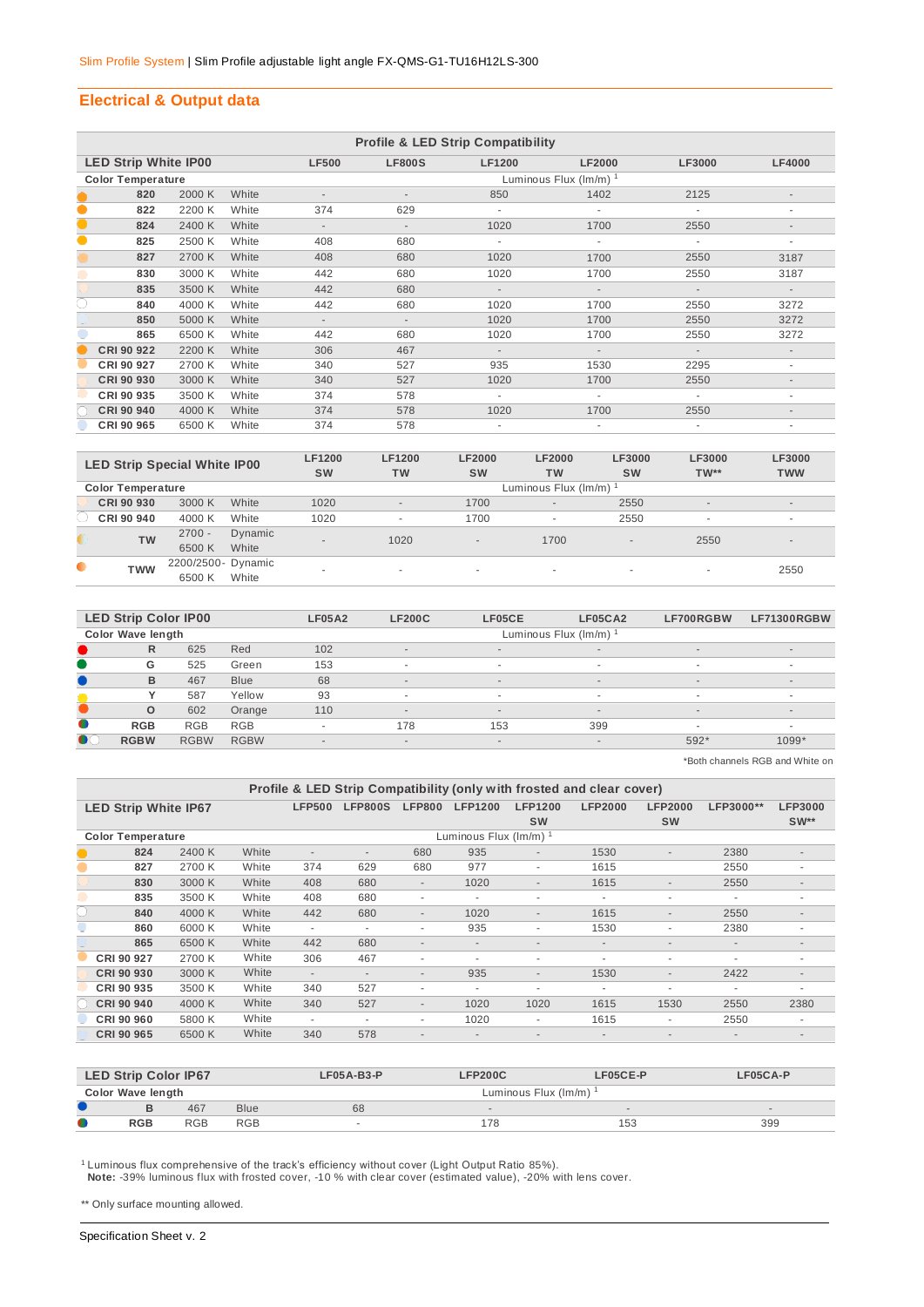## **Thermal compatibility**

| IP00 LED strip |                           | White & Special White         |                                      |                                             |                                      |                                | <b>Tunable White</b> |                            |           |                             | Color                                               |                             |                       |
|----------------|---------------------------|-------------------------------|--------------------------------------|---------------------------------------------|--------------------------------------|--------------------------------|----------------------|----------------------------|-----------|-----------------------------|-----------------------------------------------------|-----------------------------|-----------------------|
|                |                           | <b>LF500</b><br><b>LF800S</b> | <b>LF1200</b><br>LF1200<br><b>SW</b> | <b>LF2000</b><br><b>LF2000</b><br><b>SW</b> | LF3000<br><b>LF3000</b><br><b>SW</b> | <b>LF4000</b>                  | <b>TW</b>            | LF1200 LF2000 LF3000<br>TW | <b>TW</b> | <b>LF3000</b><br><b>TWW</b> | <b>LF05A2</b><br>LF05CA2<br>LF05CE<br><b>LF200C</b> | <b>LF700</b><br><b>RGBW</b> | LF1300<br><b>RGBW</b> |
|                | <b>Mounting condition</b> |                               |                                      |                                             |                                      | Maximum Ambient Temperature °C |                      |                            |           |                             |                                                     |                             |                       |
| <b>MARINE</b>  | Surface mounting          | 50                            | 50                                   | 50                                          | 30                                   | 30                             | 50                   | 50                         | 30        | 30                          | 50                                                  | 50                          | 45                    |
| man            | Recessed mounting         | 50                            | 50                                   | 37                                          | 27                                   | 27                             | 50                   | 35                         | $\sim$    | 25                          | 50                                                  | 50                          | 40                    |

| IP67 LED strip  |                           |                                 | Color                                               |                                    |                                    |                                       |          |  |  |
|-----------------|---------------------------|---------------------------------|-----------------------------------------------------|------------------------------------|------------------------------------|---------------------------------------|----------|--|--|
|                 |                           | <b>LFP500</b><br><b>LFP800S</b> | <b>LFP800</b><br><b>LFP1200</b><br><b>LFP1200SW</b> | <b>LFP2000</b><br><b>LFP2000SW</b> | <b>LFP3000</b><br><b>LFP3000SW</b> | LF05A-P<br>LF05CE-P<br><b>LFP200C</b> | LF05CA-P |  |  |
|                 | <b>Mounting condition</b> | Maximum Ambient Temperature °C  |                                                     |                                    |                                    |                                       |          |  |  |
| <b>Allenary</b> | Surface mounting          | 50                              | 50                                                  | 40                                 | 27                                 | 50                                    | 40       |  |  |
| mann            | Recessed mounting         | 50                              | 50                                                  | 35                                 |                                    | 50                                    | 35       |  |  |

The tables report the maximum recommended ambient temperature for the Slim Profile adjustable light angle in combination with IP00 and IP67 LED strips in<br>case of surface or recessed mounting condition. In these conditions **Note:** the table is for application evaluation only; always ensure that Tc do not exceed the maximum allowed value. For further information contact our support service at flex-support@osram.com

## **Visibility of LED spots**

| <b>IP00 LED strip</b>                                                            | White & Special White |   |           |                                                       | <b>Tunable White</b>                                                      | Color                                               |  |                      |  |
|----------------------------------------------------------------------------------|-----------------------|---|-----------|-------------------------------------------------------|---------------------------------------------------------------------------|-----------------------------------------------------|--|----------------------|--|
| <b>LF1200</b><br><b>LF2000</b><br><b>LF500</b><br><b>LF800S</b><br><b>LF3000</b> |                       |   |           | <b>LF1200SW</b><br><b>LF2000SW</b><br><b>LF3000SW</b> | <b>LF1200TW</b><br><b>LF2000TW</b><br><b>LF3000TW</b><br><b>LF3000TWW</b> | <b>LF05A2</b><br>LF05CA2<br>LF05CE<br><b>LF200C</b> |  | LF700RGBW LF1300RGBW |  |
| <b>Covers</b>                                                                    |                       |   |           |                                                       | Maximum Ambient Temperature °C                                            |                                                     |  |                      |  |
| <b>Frosted cover</b><br>FX-QMS-G1-CFDB-300                                       |                       |   |           |                                                       |                                                                           | $\bullet$                                           |  |                      |  |
| <b>Clear Cover</b><br>FX-QMS-G1-CFTL-300                                         |                       | ٠ | $\bullet$ | $\bullet$                                             |                                                                           | ٠                                                   |  |                      |  |

| IP67 LED strip                             |               | White & Special White |                                                    |                                                          | Color                                  |           | .         |   |
|--------------------------------------------|---------------|-----------------------|----------------------------------------------------|----------------------------------------------------------|----------------------------------------|-----------|-----------|---|
|                                            | <b>LFP500</b> | <b>LFP800S</b>        | <b>LFP1200</b><br><b>LFP2000</b><br><b>LFP3000</b> | <b>LFP1200SW</b><br><b>LFP2000SW</b><br><b>LFP3000SW</b> | LF05CA-P<br>LF05CE-P<br><b>LFP200C</b> | LF05A-P   | $\bullet$ | . |
| <b>Covers</b>                              |               |                       |                                                    | Maximum Ambient Temperature °C                           |                                        |           |           |   |
| <b>Frosted cover</b><br>FX-QMS-G1-CFDB-300 |               |                       |                                                    |                                                          |                                        | $\bullet$ |           |   |
| <b>Clear Cover</b><br>FX-QMS-G1-CFTL-300   |               |                       |                                                    | $\bullet$                                                |                                        |           |           |   |

LINEARlight FLEX® LED strips in system combination with profiles and covers – Visibility of LED spots. The medical computation observing point: < 1.5m,<br>Table not applicable for lens cover.

Front view from observing point: < 1.5m,<br>size: not to scale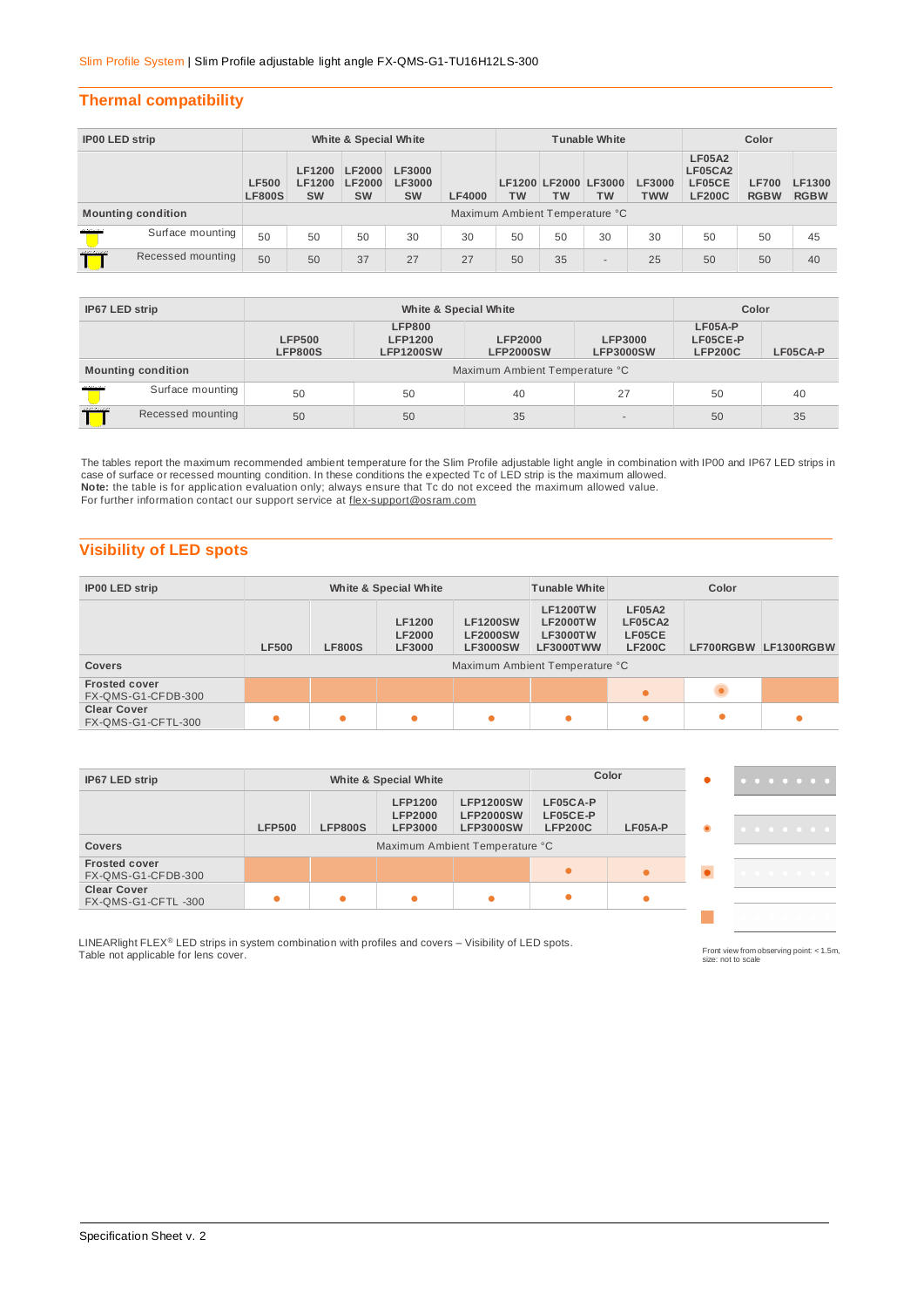### **Technical drawings**



Slim Profile adjustable light angle FX-QMS-G1-TU16H12LS-300 Order code 4052899449046



Slim cover frosted FX-QMS-G1-CFDB-300 Order code 4052899446991

Slim cover clear FX-QMS-G1-CFTL-300 Order code 4052899999749



Slim lens cover FX-QMS-G1-CLT-300 Order code 4052899447783



Plastic end cap for flat cover FX-QMS-G1-EFGP-TU16H12LS Order code 4052899449183

 $16 -$ 

Plastic end cap for flat cover with hole FX-QMS-G1-EFGH-TU16H12LS Order code 4052899999848



Metal mounting bracket FX-QMS-G1-BMZI-DIV1 Order code 4052899446861



Plastic end cap for lens cover FX-QMS-G1-ELGP-TU16H12LS Order code 4052899449879

Plastic end cap for lens cover with hole FX-QMS-G1-ELGH-TU16H12LS Order code 4052899999961



Adjustable mounting brackets (90°) ADJUSTABLESLIMBRACKET Order code 4052899600010